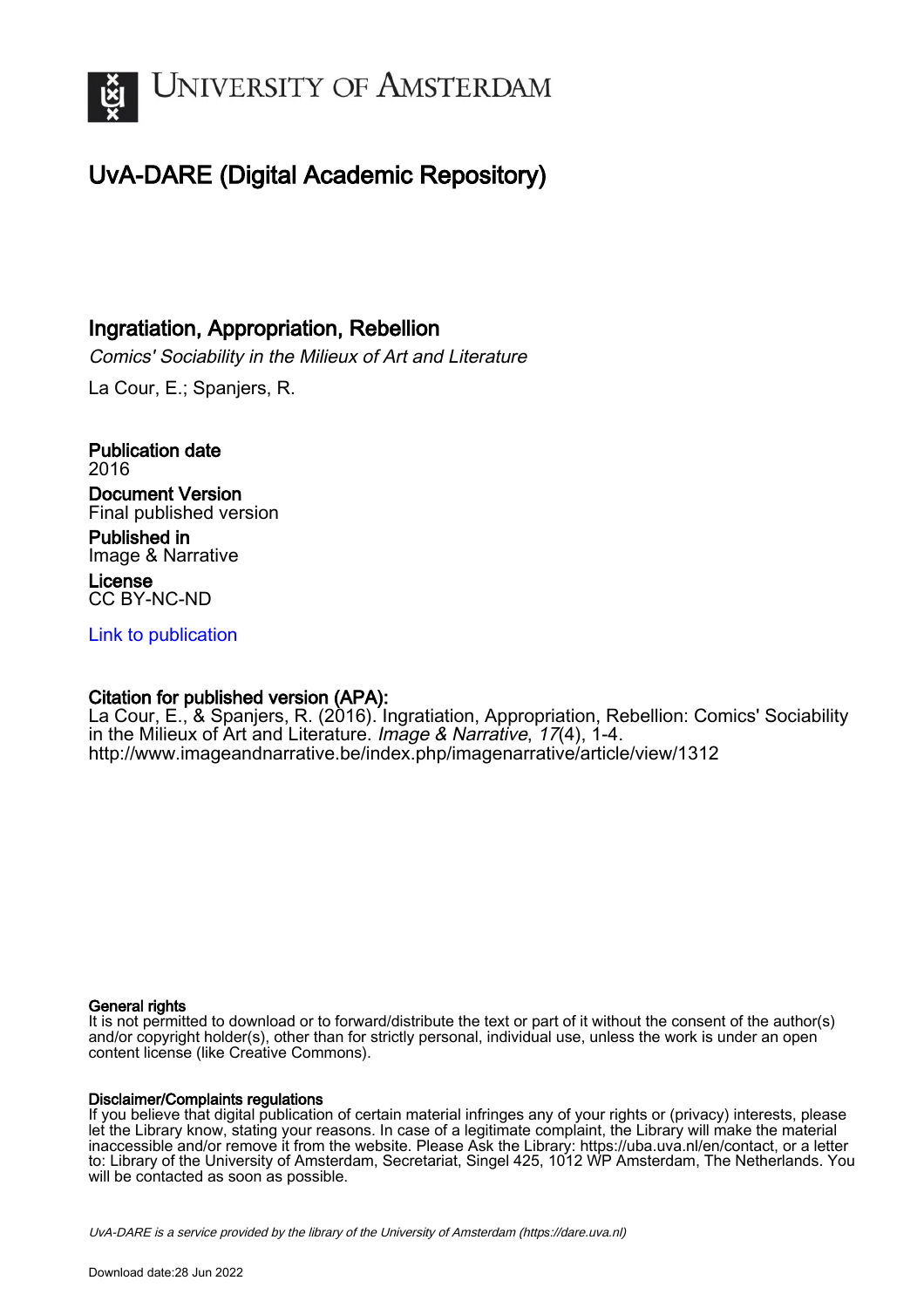# **Ingratiation, Appropriation, Rebellion: Comics' Sociability in the Milieux of Art and Literature**

Erin La Cour and Rik Spanjers

Comics have become sociable. This does not mean, of course, that comics—in whatever shape or form—have not always been created and read in various social settings. Rather, this statement points to a consideration of the ways in which comics participate in different milieux. Until rather recently, both mainstream and underground comics culture have been relatively isolated from literature, art, film, and academia. Now, with increasing frequency, comics are discussed in the literature sections of newspapers, win literary prizes, are exhibited in museums and galleries, are sold in major auction houses, inspire blockbuster multimedia franchises, and are featured in university courses in disciplines as diverse as literature and medicine.

Comics' newfound sociability has gone hand-in-hand with academic discourse on the position of comics within these cultural institutions. Often, comics research has gravitated towards art, literary, and film theory, ingratiating comics into the respective norms of these disciplines. Here, the term "graphic novel" immediately comes to mind, as do the increase of monographs on specific comics artists, exhibitions on the history of comics, and the rise of applying auteur theory to comics. And yet, fervent rebellion has also been a part of discourse on comics' sociability, where comics studies is positioned as capable of carving out a place for itself within academia by standing outside of or in-between art, literature, and film. Often socio-historical in nature, these perspectives tend to revisit the high/low divides that foregrounded comics' exclusion from these milieux to assert that comics studies does not need to be folded into an already well-established discipline, but become a discipline in its own right.

The six collected articles in this issue of Image [&] Narrative seek to contribute to the discussions on comics' sociability in two of these milieux: art and literature. The articles arose from the inaugural conference of Amsterdam Comics, Comics Interaction, which hosted 60 participants from 1-3 July 2015 at the University of Amsterdam and The Netherlands Institute for War, Holocaust, and Genocide Studies. Comics Interaction brought together comics scholars from several disciplines, comics artists, publishers, and cultural workers from museums and other heritage sites to open a dialogue among these divergent fields and thereby to explore new ways of thinking about the position of comics within and outside of various milieux. Focused on three themes of comics interaction: Comics in Art/Art in Comics, History and Trauma in Comics, and Comics as World Literature, the conference presented keynote lectures from Jan Baetens, Bart Beaty, and Joyce Goggin, and round table discussions with comics artists Joost Zwarte, Typex, Eric Heuvel, and Marcel Ruijters; cultural workers from the Anne Frank House, the Tropenmuseum, the Van Abbemuseum; and scholars of art history from universities and art institutes.

During the conference, two clear trends emerged: a large number of the papers, lectures, and round table discussions endeavored to combine methodologies from different disciplines in their approach to comics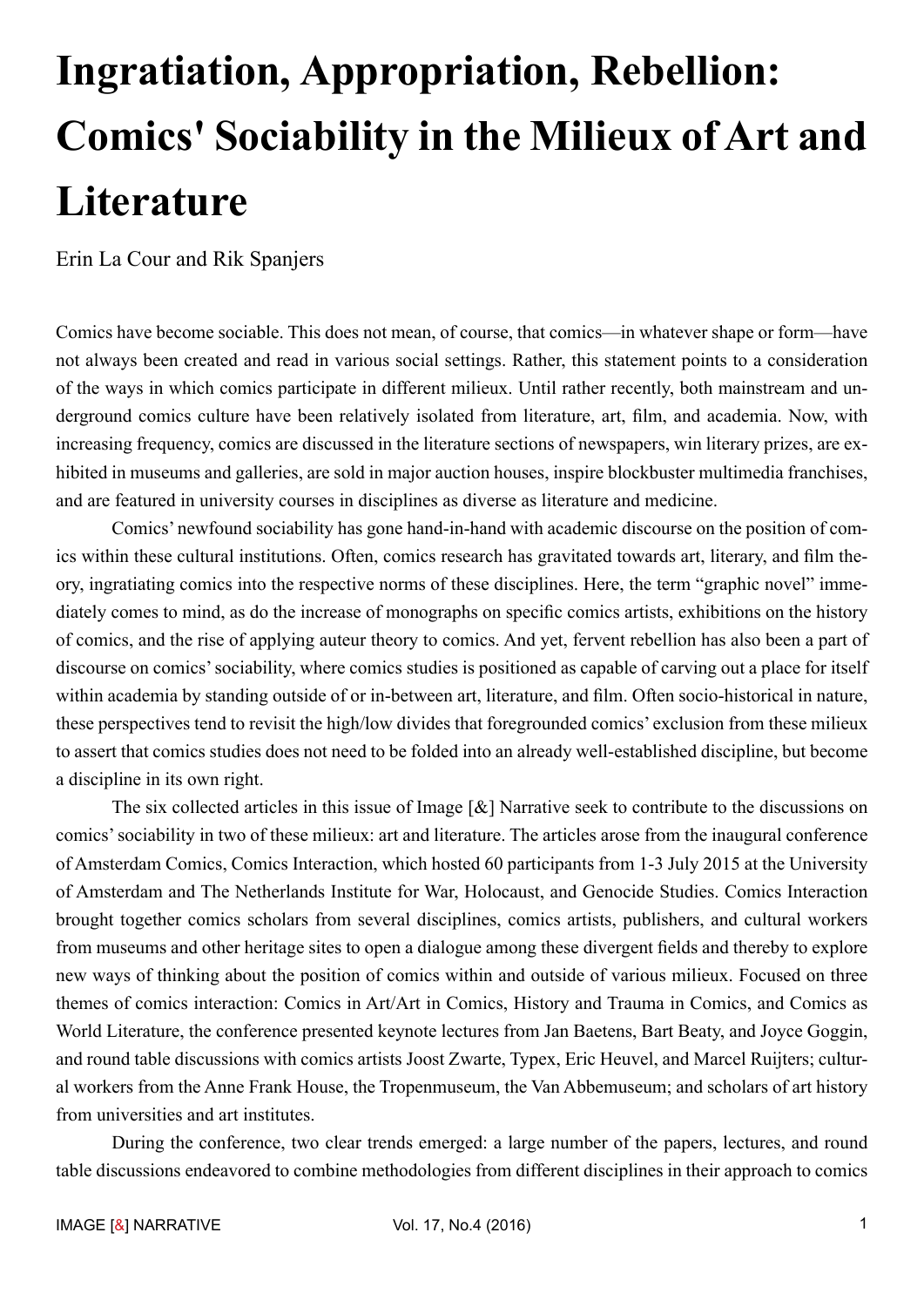studies, and many offered socio-historical perspectives on the position of comics. The wide scope of methods and theories presented during the conference is reflected within this issue, which is interested in exploring the ways comics navigate, appropriate, are ingratiated, are appropriated, and rebel against disciplinary boundaries—all of which make comics scholarship an interesting, continuously developing, and multidisciplinary field of study. Rather than neatly housing comics in a particular academic niche, this issue aims to underscore the productiveness of comics' academic homelessness. While this undoubtedly goes hand in hand with pressing issues for comics scholars, including the lack of teaching and research positions within universities, its intellectual advantages can be seen as outweighing its disadvantages; comics' growing sociability has forced comics scholars to engage with the productive messiness that is culture without allowing for any easy reestablishment of discipline.

In the first article, "Misrecognizing Misrecognition: The Capacity to Influence in the Milieux of Comics and Fine Art," Simon Grennan highlights the complex social relationships at play in the environments in which art and comics are produced, used, and discussed. He argues that any assumed difference between what is classified as comics or art can only be understood through an analysis of their social constructs, the manner in which these constructs create cultural and economic value, and their relationships to other such constructed systems. Grennan's theoretical approach offers a provocative consideration of the function of institutions that contributes to previous socio-historical discussions on the cultural and economic position of comics by delving into the underpinnings of their systems of classification and their perpetuation through what he terms a "misrecognition."

Moving from a broad theoretical perspective to a focus on how comics reproductions are entangled with strategies of the art market, in "Reading Facsimile Reproductions of Original Artwork: The Comics Fan as a Connoisseur," Jean-Paul Gabilliet explores the diversity of comics readership from the most casual to the most highly sophisticate. Through an exploration of the recent French and American phenomenon of reprints of "classic" comics in actual-size facsimile reproductions, he demonstrates that there are manifold ways in which the comics market caters to its diverse audience, and how readers both respond to and at times dictate new ways of consuming and valuing comics. Moreover, in explicating how lavish reproductions both fetishize the original artwork and the author, he points not only to the practices of the art market, but also to the ways in which literary scholarship underscores the importance of an original work of art created by a single "auteur."

Adding to the discussion of auteur theory in comics scholarship is Joseph Witek's article, "If a Way to the Better There Be: Excellence, Mere Competence, and the Worst Comics Ever Made." In his consideration of the criteria for labeling certain comics "graphic novels," which are commonly praised for being the product of a highly original, sophisticated, and consistent author—yet, as he argues, aesthetically under-evaluated—he points to the lack of critical reflection on both sides of the high/low divide. By examining the works of Lee Sherman, Don Sherwood, and Enrique Nieto, all of whom have been relegated to "the lowest circles of the commercial comics industry in the United States," he posits a development of a historically-based aesthetic evaluation of comics based on both production practices and challenges. In so doing, he insists on a reexamination of the artistic practice of comics that would see certain works not as anomalies on either side of the cultural divide, but in congruence with the development of comics and comics discourse.

In a close-reading case study, "Hidden Art: Artistic References in Mattotti's Docteur Jekyll & Mister Hyde," Barbara Uhlig explores the manner in which Lorenzo Mattotti relates his adaptation of Robert Louis Stevenson's novella to classical art and expressionist film. She argues that in his use of both "filtered memo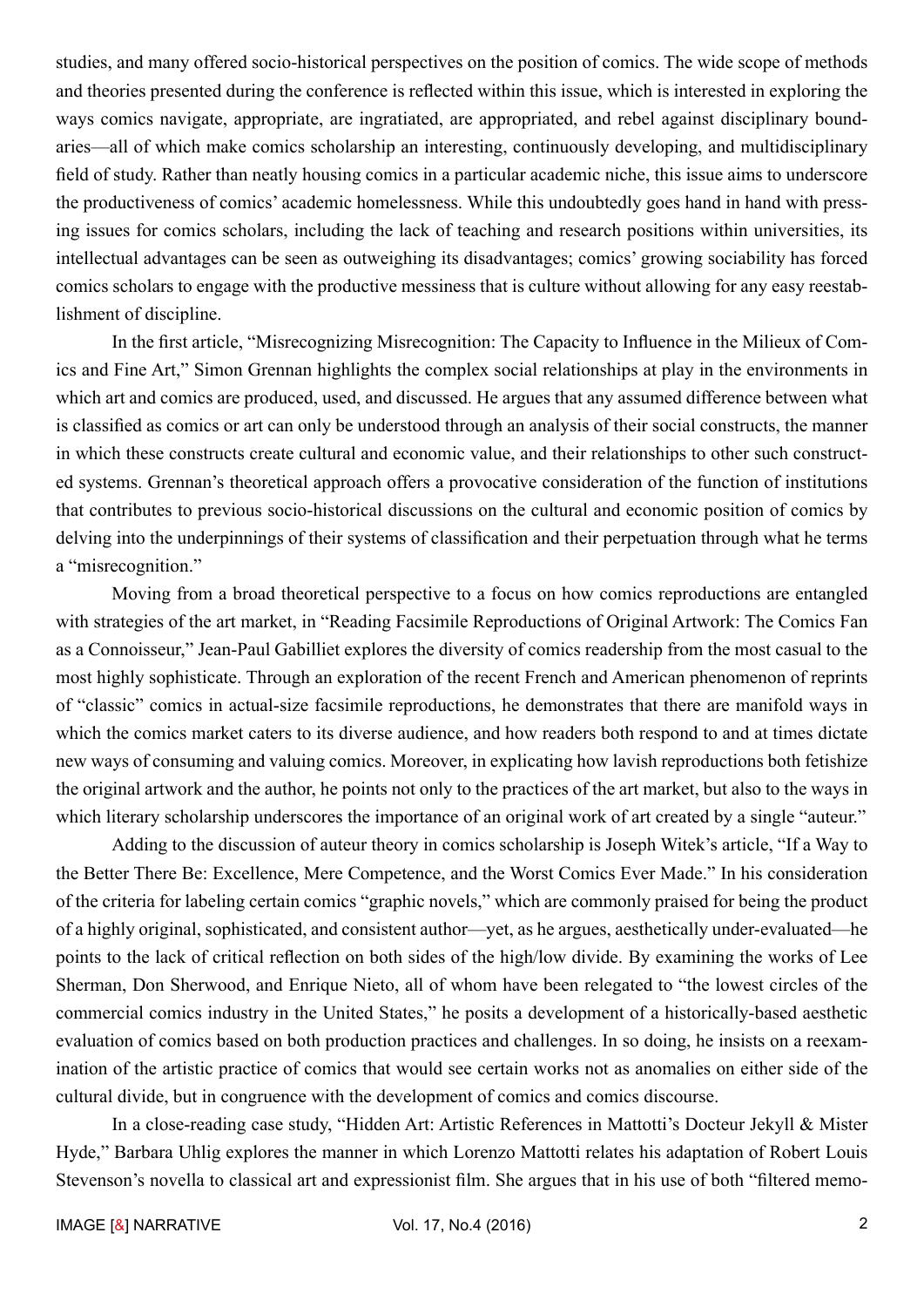ry" and "direct reference" Mattotti speaks to far more than a desire to bolster the cultural capital of his work. In her evaluative aesthetic examination of his intricate reference system, she argues that Mattotti's craft lies in his underscoring the cultural and artistic shifts of the adaptation's new setting in Weimar Berlin. Thus, she posits, Mattotti does not aim to appropriate avant-garde artistic movements, but rather activates them to offer a new interpretation of an older work, thus doubling the meaning of his adaptation. She argues that in so doing, Mattotti disregards the high/low divide by collapsing the perceived boundaries between appropriation and adaptation, and art and comics.

In the second close-reading case study presented in this issue, "Wartime Weddings: Realism and War Representation in Shigeru Mizuki's Onwards Towards Our Noble Deaths," Rik Spanjers builds upon discussions of comics' ability to reference historical moments by positing a new critical analytical vocabulary. In combining Fredric Jameson's concept of realism as being constructed from antagonies with Ernst Gombrich's art historical theses from Preference for the Primitive, Spanjers offers a dialectical reading of the graphic style of comics that shows the different preconceptions related to schematism and photorealism and historicizes them. His analysis of Mizuki's comic thus works to demonstrate how different forms of realistic representation are constructed through various combinations of graphic styles that produce various effects. He argues that it is precisely through the ways in which visual styles contrast one another that differing preconceptions about the realistic are both invoked and critiqued.

In the final article in this issue, "Comics as a Minor Literature," Erin La Cour returns to the high/low divide upheld by advocates for the term "graphic novel" and the notions of a comics "auteur." She argues that while such terminology allows for an easy folding of certain works into the literary canon, and thus houses the potential to gradually culturally elevate all comics as a medium—which, like any other, has its "greats" and "lowest cultural denominators"—that comics has a political potential that reaches further. In positing that comics can be considered what Gilles Deleuze and Félix Guattari term "minor literature," she argues for a critical rethinking of comics that displaces the question of value attributed to cultural objects and fields of study. Thus, rather than a socio-historical approach to the position of comics within various milieux, which could aid in establishing comics as its own discipline outside of or in-between art and literature, she suggests a nomadism of comics scholarship that is disinterested in disciplinary boundaries.

Taken together, the articles attempt to gauge the ever-expanding sociality of comics and comics scholarship. While this issue focuses on the two milieux in which comics are most social and most studied—art and literature—it aims to prompt further investigation into the ways in which comics are ingratiated into, appropriated by, and rebel against other milieux. In its critiquing easy equations of the comics milieux with those of other media, showing the diversity of comics reading and marketing practices, uncovering the preconceptions that govern the critical discourse surrounding comics, and challenging the idea of the social in multiple ways, this issue sets the stage for further research into this multidisciplinary, highly sociable medium.

**Erin La Cour** is a lecturer in Comparative Literature at Utrecht University, Netherlands. She holds a PhD from the Amsterdam School for Cultural Analysis at the University of Amsterdam and is the co-founder, with Rik Spanjers, of the independent research consortium Amsterdam Comics (www.amsterdamcomics.com), which promotes comics research in the Netherlands. She acted as project advisor for the 2013 sequential art exhibition "Black or White" at the Van Abbemuseum, is a former editor of the Scandinavian Journal of Comic